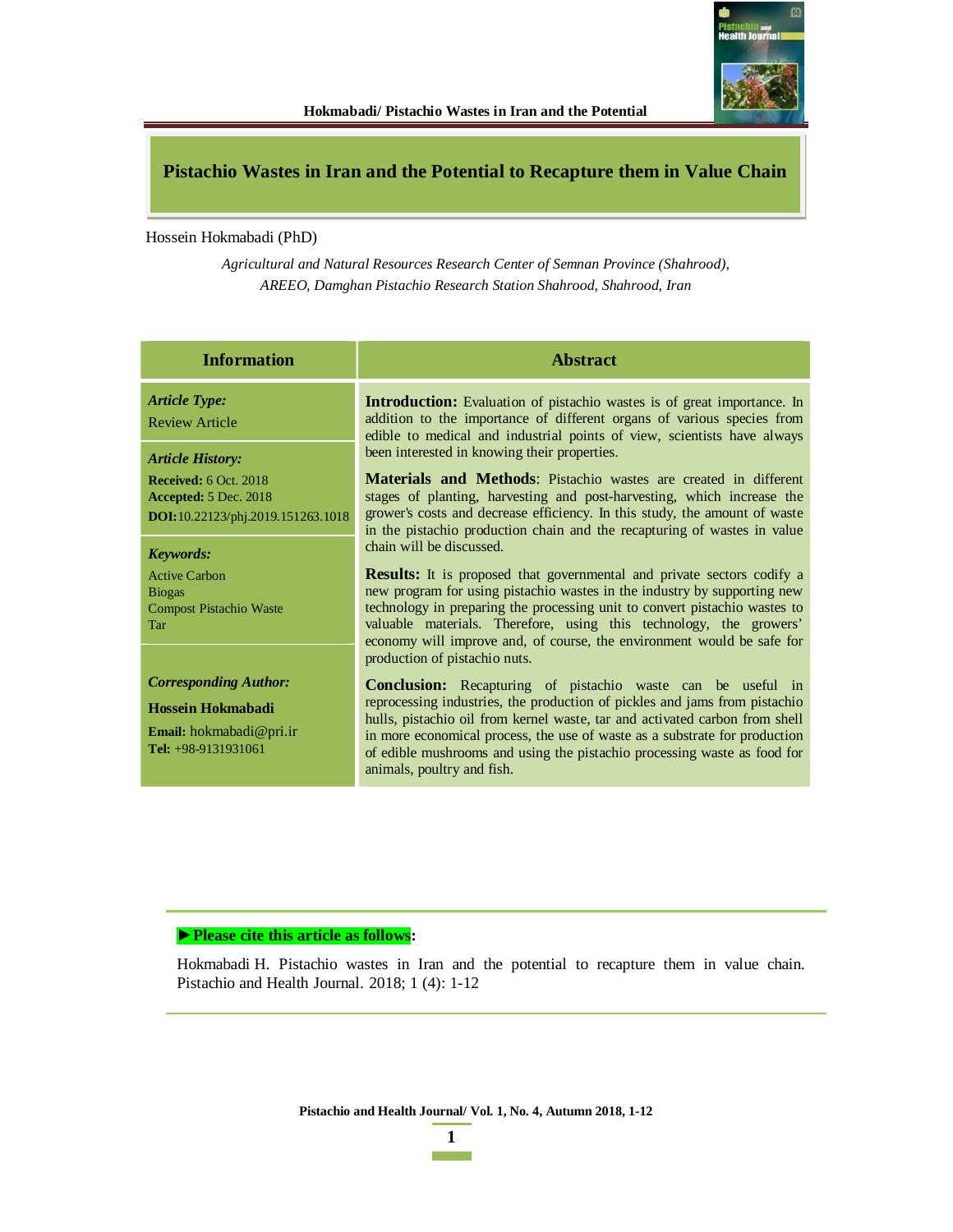# **1- Introduction**

Pistachio (*Pistacia vera*) originated from Central Asia. The domestication occurred less than 2000 years ago and traders introduced it throughout the Middle East and the Mediterranean area. Today, the major production areas are located in the Middle East, North America and Europe. Iran is the world's largest pistachio producer and its production accounts for 44% of the whole world production [1].

With an estimated 459000 hectares of pistachio cultivation and an average annual production of about 240000 tons of dried pistachio, pistachio is one of the major horticultural products in Iran. In 2013, Iran produced about 230000 tons of pistachio nuts, valued about 1200 million dollars [1].

Pistachio production plays a central role in the economy of pistachio-producing provinces. In these regions, the income of many Iranian families depends directly or indirectly on pistachio production [1].

Pistachio is also one of the most important agricultural products of Iran. With regard to its cultivation, evaluation of its production wastes would be important. In addition to the importance of different organs of various species from edible to medical and industrial points of view, scientists have always been interested in knowing their properties [2].

Pistachio wastes are produced in different steps of planting, harvesting and postharvesting, which increase the grower's costs and decrease efficiency. There is an inverse relationship between the amount of wastes with the grower's experiences and the acreage. Regarding the type and amount of wastes, the greatest amount of waste produced in the orchard is due to climatic factors and pests. The rest of waste is produced during processing and grading as a result of using traditional grading and processing machines, which is the highest percentage of waste in the pistachio production chain.

Of course, other factors such as frost damage and heat stress damage, storage conditions, water stress and type of cultivars are also involved in the amount of pistachio waste during the production chain. Results of studies show that27.7percent of pistachio waste is caused by climatic factors, and24.7percent is caused by different pests during the pistachio production chain [3].

In this paper, the amount of waste in the pistachio production chain and the recapturing of waste in the value chain will be discussed.

### **1.1. Nutritional benefits of pistachio**

Like many other nuts, pistachio is a highly nutritive fruit with approximately 50% fat, 23% proteins and 13% carbohydrates. Close to 90 percent of the fat is of unsaturated type: oleic acid, a monounsaturated fat, and linoleic acid, which is an essential fatty acid [4, 5].

Pistachio nuts are also an important source of fiber, minerals (copper, manganese, potassium, phosphorus and iron) and vitamins (vitamin B6, thiamin and, in lesser amounts, other B vitamins such as folate, biotin, riboflavin, niacin, and pantothenic acid). They are also rich in phytosterols, or plant sterols, which are believed to block the absorption of cholesterol from food [4, 5].

In recent years, scientists have found that pistachio nuts are rich in antioxidants and can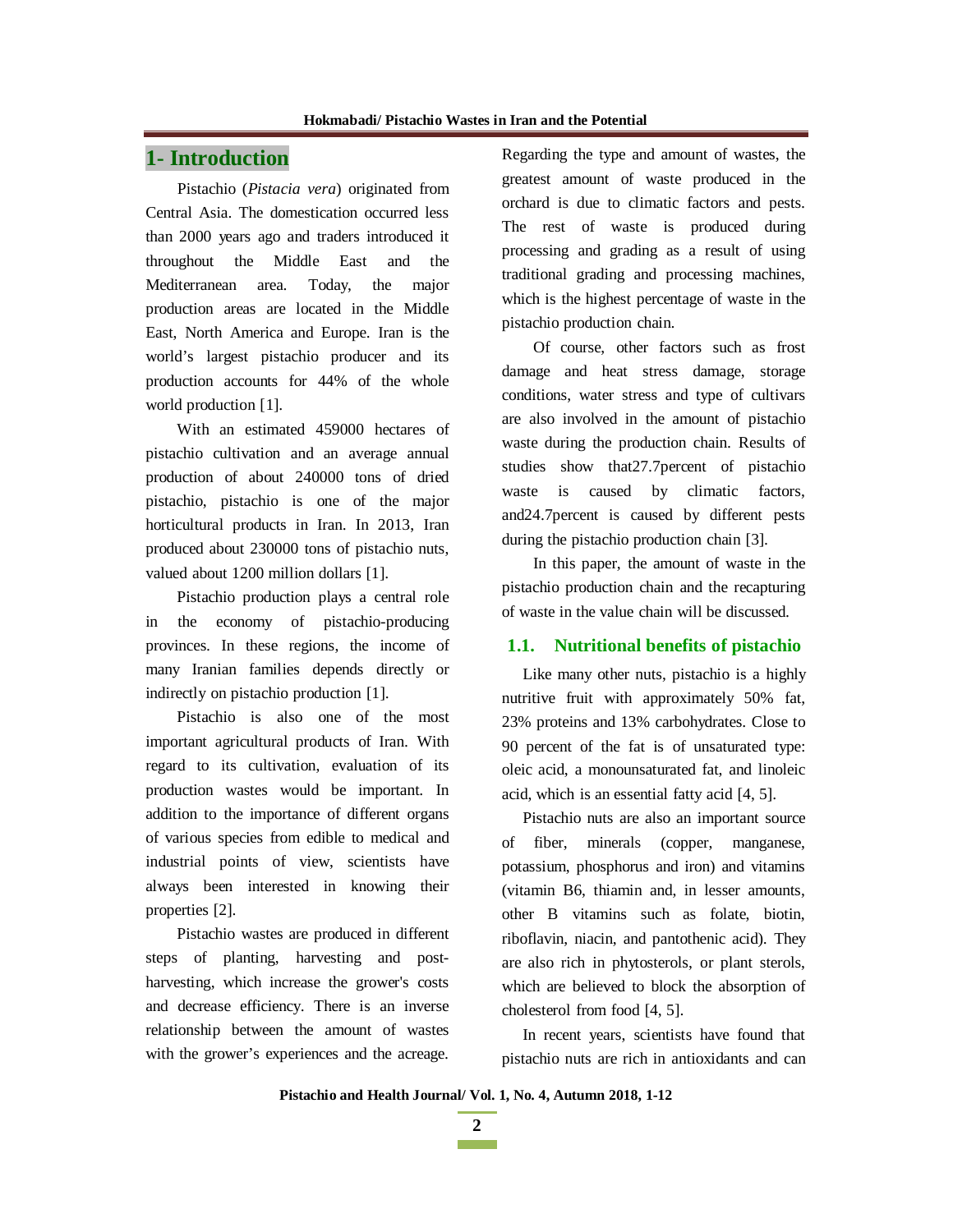increase the level of serum antioxidant. This can have positive effects in lowering the oxidized low density lipoprotein (LDL) and reduce the risk of cardiovascular diseases [4, 5]. Other positive effects associated with pistachios are lubrication of the human intestinal tract.

# **2. Agricultural wastes in Iran**

In the years 2012– 2013, almost 75.4 million tons of crops have been harvested from arable land in Iran, from which 22.2 million tons were grain (wheat, barley, corn), 716,000 tons legumes (peas, beans, lentils, etc.), 10.4 million tons industrial products (cotton, tobacco, sugar beets, oilseeds and sugarcane), 15.8 million tons vegetables (potatoes, onions, tomatoes, etc.), about 8.2 million tons melon, watermelon, and cucumber and 17.9 million tons were forage plants group (alfalfa and other forage plants) [6, 7- 8]. According to the available statistics in Iran, almost half of all the agricultural products are destroyed in different stage without being consumed [7,8, 10, 11]. The factors leading to postharvest losses include biological factors(respiration rate and changes in composition, ethylene production rate, mechanical damage, water stress, germination, physiological disorder and pathogen agents), environmental factors (temperature, relative humidity, air speed and the composition of the atmosphere) and economic and social factors (inadequate marketing systems and transportation facilities), the unavailability of equipment and required tools, etc. [2, 12, 13]. Through recycling, re-processing and optimal usage of agricultural wastes, they can be used in an effective way. Most agricultural wastes have

useful applications in building materials, livestock feed, fuel, paper, lumber, chemicals, composting and mulching, pharmaceuticals and soon. For example, some wastes such as rice husks, peanut shells, cotton stalks, vegetable wastes that are burned using a dry method (burning in the presence of high air and complete combustion) could be used as fuel for motors. In other methods, agricultural wastes could be converted to charcoal in the absence of oxygen and using dry heat, which is a common industry in developing countries [2, 13].

## **2.1. Pistachio waste in Iran**

Since pistachio is also one of the most important agricultural products of Iran with regard to its cultivation area, the evaluation of its production wastes is of great importance. In addition to the importance of different organs of various species from edible to medical and industrial points of view, scientists have always been interested in knowing their properties [2].

Pistachio wastes are produced in different stages of planting, harvesting and postharvesting, which increase the grower's costs and decrease efficiency. The amount of waste has an inverse relationship with the grower's experiences and the acreage. Regarding the type and amount of waste, most of the waste produced in the orchard is due to climatic factors and pests. The rest of the waste is produced during processing and grading as a result of using traditional grading and processing machines, which is the highest percentage of waste in the pistachio production chain. Of course, other factors such as frost damage and heat stress damage, storage conditions, water stress and type of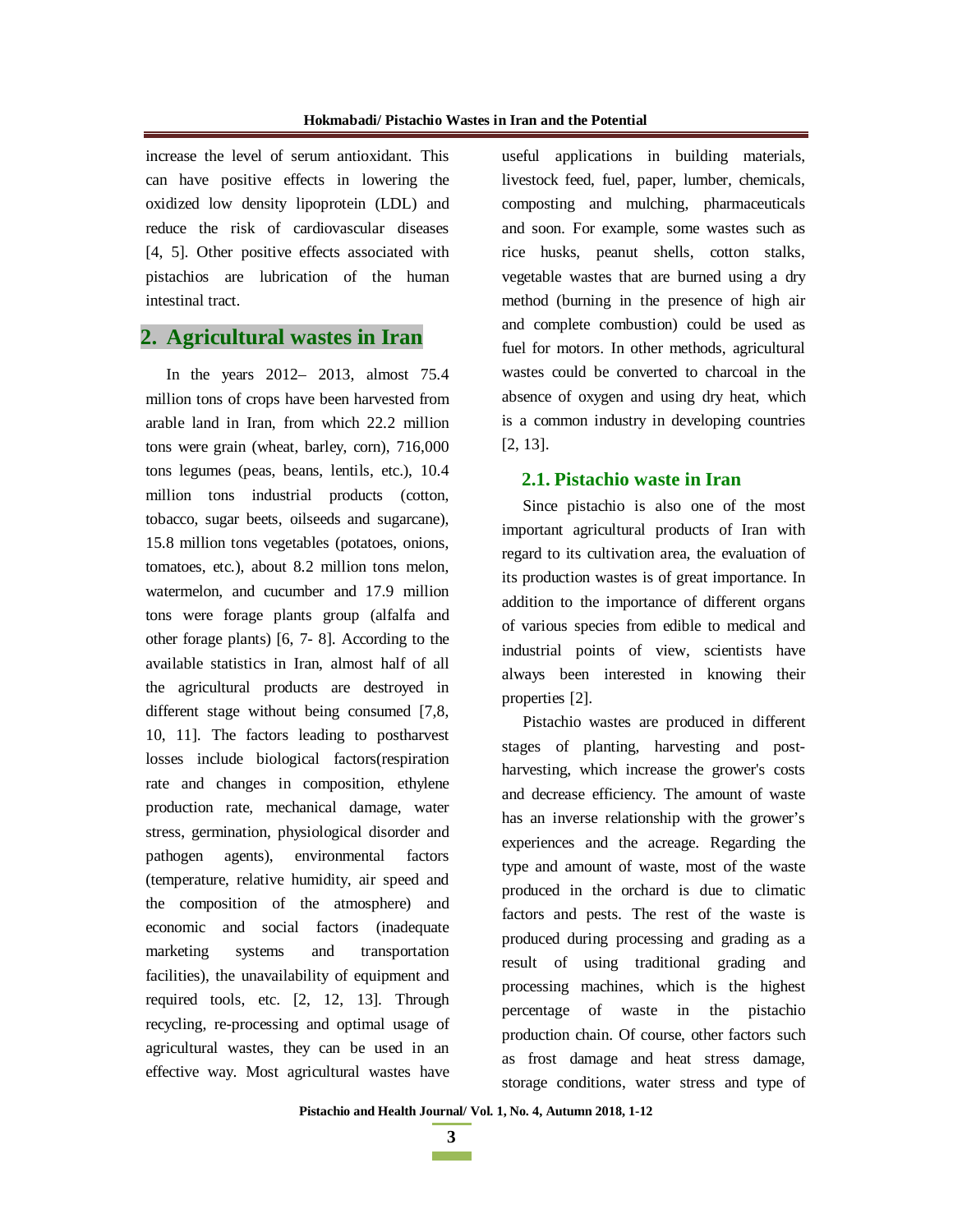#### **Hokmabadi/ Pistachio Wastes in Iran and the Potential**

cultivars are also involved in the amount of pistachio wastes during the production chain. The results of studies show that27.7percent of pistachio wastes are caused by climatic factors and24.7percent of wastes are caused by different pests during the pistachio production chain [2].

The main pistachio waste materials produced during the pealing (dehulling) stage include hulls (the soft skin of fresh pistachio), clusters and leaves. The collection of these materials is also called the residue of the process of peeling fresh pistachio, pistachio waste or pistachio side products [2].

This material has a corruptible nature in a way that after a few days (sometimes1-2 days) it gets black, rotten and moldy (Fig 1-5). The influx of annoying insects around them can be seen as a result of extensive environmental pollution pose (Fig 1-5).



**Fig. 1**- Traditional hulling machine and pistachio waste beside a village



**Fig. 2-** Traditional hulling machine and pistachio waste beside a street



**Fig. 3-** contaminated and moldy waste beside a pistachio orchard



**Fig. 4-** Pistachio waste beside an orchard



**Fig. 5-** The pistachio waste and other waste in residential areas

In addition, this waste material could serve as a suitable medium for overwintering spores of *Aspergillus sp*., which increase the distribution of aflatoxin in the pistachio orchard. Unfortunately, some growers use these wastes as fertilizer, which absolutely increases the amount of aflatoxin contamination in the pistachio production chain. Spores of *Aspergillus sp.* easily move through the movement of air (wind), so the accumulation of this material around the pistachio orchards or pistachio processing factories have similar effects of inserting the

**Pistachio and Health Journal/ Vol. 1, No. 4, Autumn 2018, 1-12**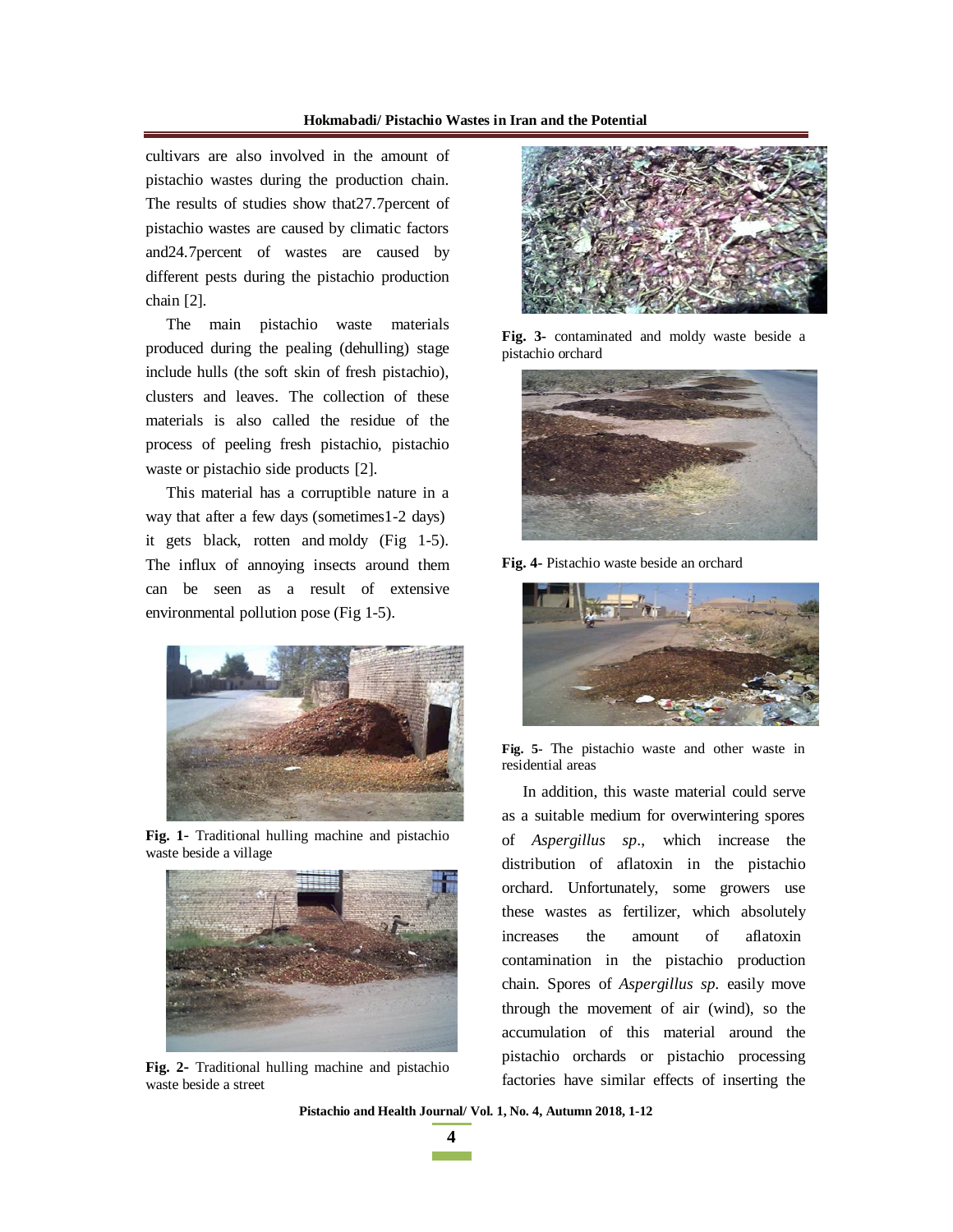material into the orchard. Besides these, it should be noted that, as a result of the costs of taking these materials to and removing them of pistachio processing factories in the present situation, their economic situation is not satisfactory because of notable initial investment in processing units and limited economic performance during the year [2, 14].

Experience has shown that1 kg of dried nuts will be producedfrom3 kg of pistachio nuts which enter the processing units from the orchard, The other 2kg remained in the processing units are pistachio waste. Since almost 75% of these wastes are water, about 660g of pure dry materials could be obtained from this waste. As a result, about 66% of dried pistachio production will be in the form of dried pistachio wastes. Therefore, it can be assumed that, given the annual production of 250 thousand tons of pistachio, 132 to 165 tons of pistachio waste will be produced

annually [2].

## **2.1.1. Physical and chemical composition of pistachio nut waste**

Soft skin (hull) is the dominant component in pistachio wastes in the processing unit and accounts for about 53to 81% of the total wastes. Pistachio clusters as a component of the roughage and bad food account for about 10 to 30% of waste. The leaves of pistachio usually make up less than 10% of waste. Pistachio Shell and kernel from the lowest amount of pistachio wastes (less than 0.5%and a maximum of 5%) (Table 1).

Measurement of the chemical composition of pistachio wastes showed pistachio hull had not able ash (12 to 14% of dry matter). Pistachio kernel and pistachio shell showed the highest and lowest crude fat, with 48% and 0.3% of dry matter, respectively. Crude protein was the highest in kernel and the lowest in the shell (Table 1).

| <b>Pistachio</b><br>waste parts                                               | Ash% | <b>Crude</b><br>fat% | <b>Crude</b><br>protein% | <b>Total</b><br>soluble<br>$phenolic\%$ | Tannin% | NDF%                | ADF%**    |
|-------------------------------------------------------------------------------|------|----------------------|--------------------------|-----------------------------------------|---------|---------------------|-----------|
| <b>Total</b><br><i>pistachio</i><br>waste (hull, cluster,<br>leaves and etc.) | 9.1  | 8.7                  | 14.2                     | 8.6                                     | 4.1     | 25.5                | 25.5      |
| Hull                                                                          | 12.7 | 5.7                  | 16.6                     | 9.6                                     | 4.5     | 25                  | 20        |
| <b>Cluster woody part</b>                                                     | 5.6  | 7.1                  | 12.1                     | 10                                      | 4.8     | $\mathrm{ND}^{***}$ | <b>ND</b> |
| <b>Leaves</b>                                                                 | 9.2  | 3.8                  | 12.4                     | 13.9                                    | 6.9     | <b>ND</b>           | ND        |
| <b>Kernel</b>                                                                 | 2.8  | 48                   | 24.5                     | 1.2                                     | 0.3     | <b>ND</b>           | <b>ND</b> |
| <b>Shell</b>                                                                  | 0.9  | 0.3                  | 1.6                      | 1.5                                     | 0.5     | <b>ND</b>           | <b>ND</b> |

**Table 1-** Nutrient composition in different parts of pistachio

\*Neutral Detergent Fiber

\*\*Acid Detergent Fiber

\*\*\*Not Determined

## **2.1.2. Different kinds of pistachio waste 2.1.2.1. Hull**

**Pistachio and Health Journal/ Vol. 1, No. 4, Autumn 2018, 1-12**

**5**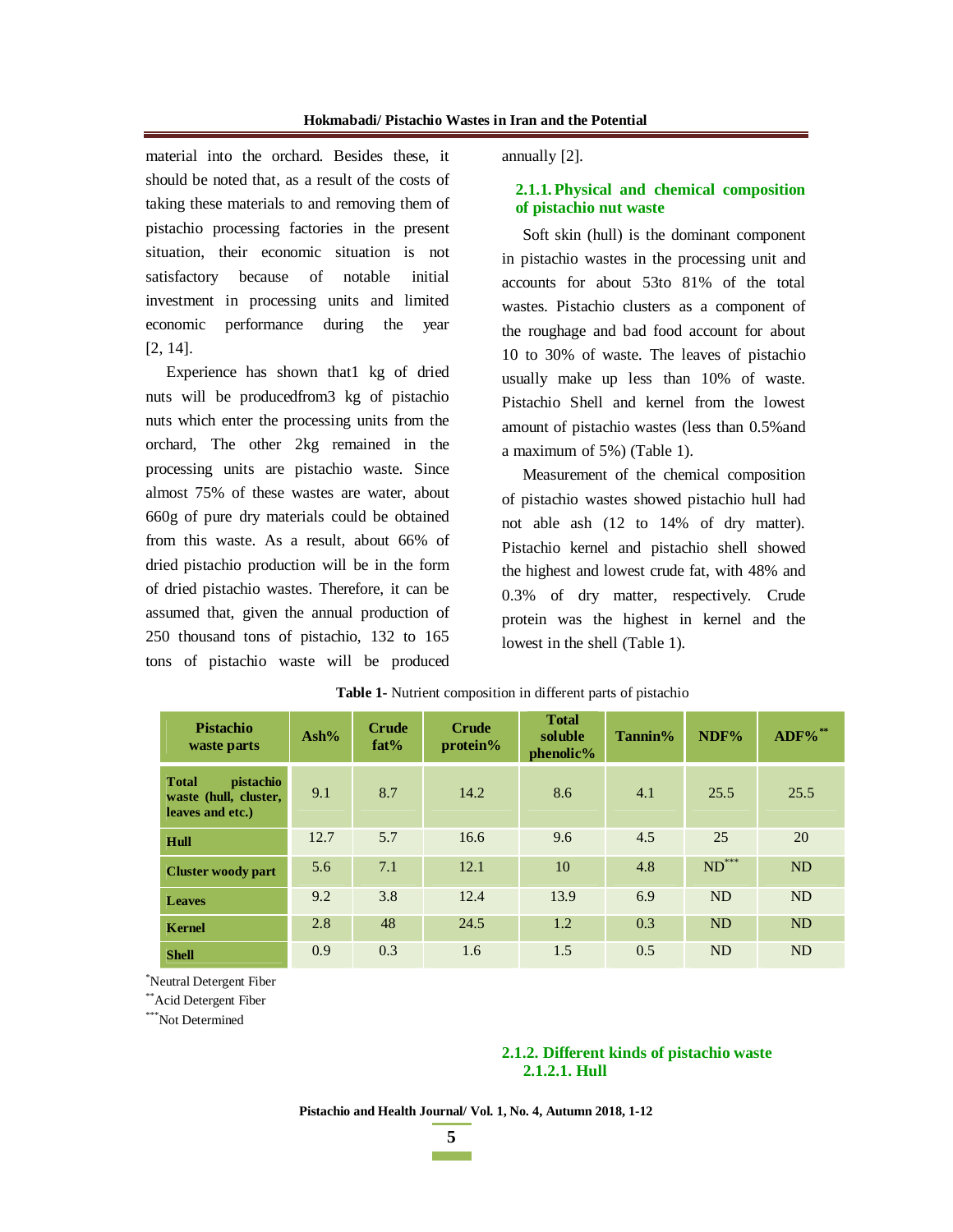One of the major pistachio wastes is the hull (a green skin on fresh pistachio which is removed), but much of it remains without any usage. This skin has a fibrous structure and it is made up of water, protein, fat, minerals, vitamins, colorants and terpenes material. Pistachio hull has 32.64% dry matter, 11.24% crude protein, 15.38% crude fiber,12.13% ash, 5.79% fat, 55.46% nitrogen free extract (NFE), 4425.45 kcal energy, 2.3-4.5% tannin, 1.08% calcium, 0.11% phosphors, 0.31% of magnesium, 4.44% potassium, 660.68ppm Iron, 23.6ppm manganese, 13.23ppm copper and 27.5ppm [15, 16, 17].

#### **2.1.2.1.1. Application**

- 1) Essential oil production
- 2) Antioxidant production
- 3) Anti-fungal and anti-microbial products.

#### **2.1.2.2. Essential oil production**

Pistachio hulls have essential oil as they contain fragrance. Studies have shown that 11% of pistachio hulls is essential oil. The essential oil includesa-pinene, camphene, b-pinene, 3-carene, p-cymene limenene, Terpinolene, p-cymene-8-ol, a- Terpineol, and Barnyl-acetate. Each component has several considerable properties [18, 19].

#### **2.1.2.3. Antioxidants production**

Hull could also be a source of natural antioxidants. Antioxidants could be use as an additive to prevent lipid oxidation. Although synthetic antioxidants are usually used for this purpose, since this type of antioxidant has undesirable effects such as mutagenic and carcinogenic effects in the human body, they are gradually omitted from the list of antioxidants. As a result of this, preparation and production of natural antioxidants as an alternative is necessary. Due to it phenolic

compounds, the hull can be used as a natural antioxidant. In a study, the effect of hull extract on delaying the oxidation of soybean oil was evaluated, and the results showed that the hull extract with a content of 7.8% phenolic component at a concentration of 0.06% had the same effects as synthetic antioxidants. So, different concentrations of phenolic compounds in the pistachio hull can consider ably slowdown oxidation [16, 19].

### **2.1.2.4. Anti-fungal and anti-microbial material production**

Research has shown that pistachio leaves and hull extracts have positive anti-bacterial properties. The antibacterial activity of the hull is more than the leaves. These effects of the leaves and the hull extracts are due to tannins, which are phenolic compounds and a group of anti-microbial substances. Also, due to antioxidant effects, tannins protects plants against insects and fungi. The strong colors of the tannin compounds with iron can be used in the preparation of ink types in commercial quantities, too [19].

The effects of hull on reducing aflatoxin contamination was studied, and the results showed that it partially destroys toxin production and can reduce fungal growth and development. The spores of this fungus cannot grow on pistachio intact hull [19].

### **2.1.2.5. Using pistachio hull in the preparation of jams and marmalades**

Preparation of jams and marmalades from pistachio hull is traditionally done manually at homes with high utility. The production method and procedures can be performed in a completely hygienic and industrial way.

#### **2.1.2.6. Pistachio hull in pickle preparation**

Like in making jam, intact and non damage

**Pistachio and Health Journal/ Vol. 1, No. 4, Autumn 2018, 1-12**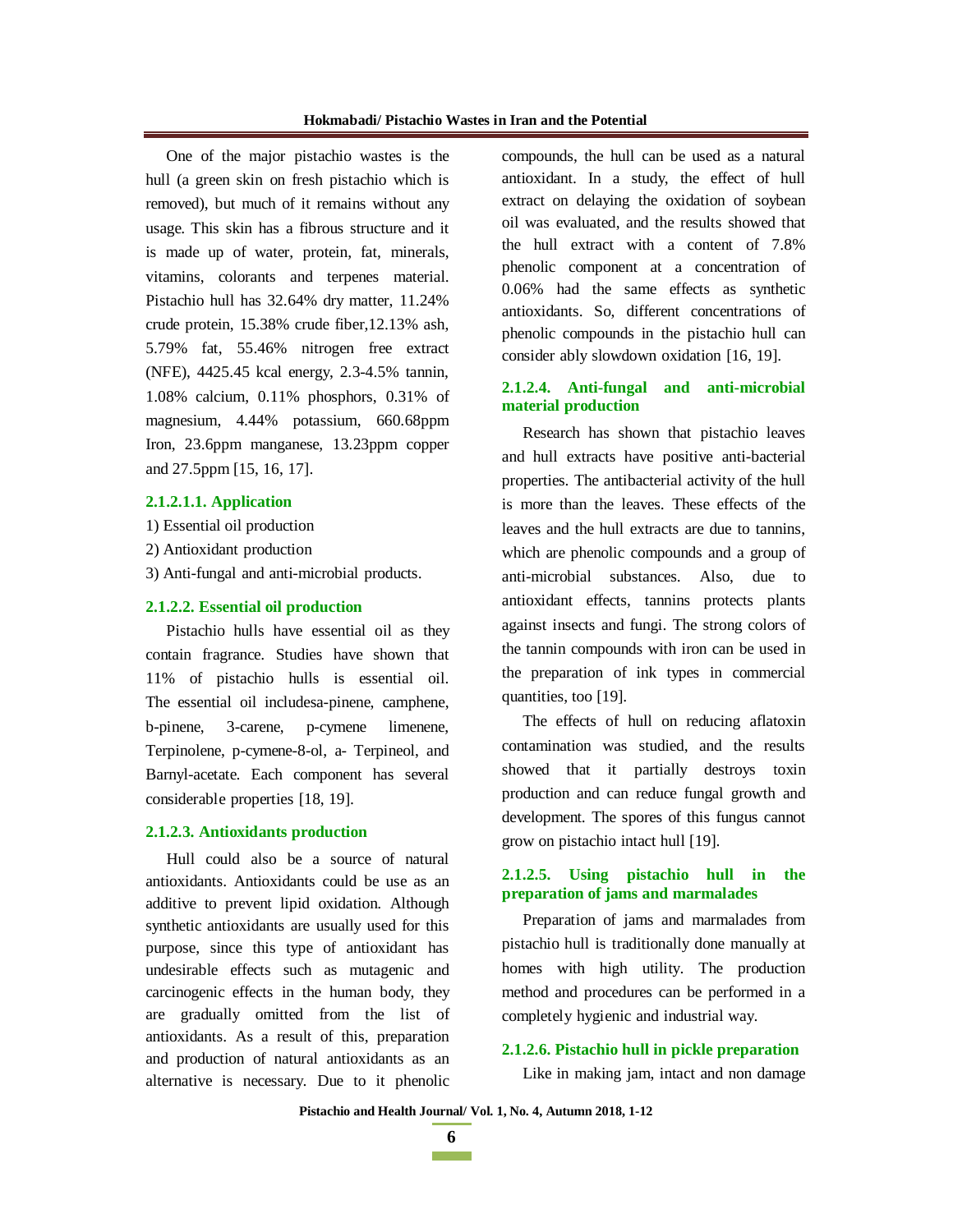hull can be sorted after dehulling and be industrially used to produce pickles.

### **2.1.2.7. Use pistachios hull for dyeing**

Today, natural colorants are emerging globally due to the fact that they are safe and environment-friendly and thus the application of natural dyes should be considered as a better alternative to synthetic ones. Using natural dyes contributes to the added value of textiles and also responds to the increasing demand for compatibility with the environment. In a study, pistachio hull was evaluated for wool dyeing, and pistachio hulls were found to have good agronomic potential as a natural dye in Iran. Metal mordants, when used in conjunction with pistachio hulls, were found to enhance the dye ability and its fastness properties. The stepwise process of dyeing with pre-mordanting showed energy and time saving and also high dye retention. Therefore, this natural dye has good scope in the commercial dyeing of wool yarns used as Persian carpet piles [20].

## **2.1.2.8. The use of pistachio waste (hulls) as the substrate for mushroom production**

Hull can be used as a substrate for mushroom production. Studies have indicated good performance of mushroom production using waste as [20].

## **2.1.2.9. Using pistachio waste (especially hulls) as an animal fee**

Using pistachio wastes (especially hulls) as an animal food not only eliminates feed shortage in some countries but also reduces the risk of environmental pollution. Pistachio hulls are potentially suitable for use in ruminant nutrition, and sun-dried hulls have traditionally been fed to ruminant animals

[15, 19]. Their chemical composition, phenolic compounds and digestibility depend not only on the cultivar and kernel maturity but also on the de-hulling and drying processes [15, 19]. However, certain anti-nutritional factors such as phenolic compounds (5.6% to 15.2% DM basis) may reduce their nutrient availability [15, 16, 22]. Animal assays with (dried or ensiled) pistachio waste are limited. It was reported that pistachio by-product silage (PBPS) with or without additives had no effects on dry matter intake (DMI) and nutrient digestibility of dairy cows during a 21-day experiment. The particle size of PBPS is different from that of corn silage because the by-product has about 25% pistachio clusters [19, 22] that are not chopped before ensiling.

Although the storage silos of pistachio residues could be used, they are costly and somewhat impractical due to their limited transferability. Green hulls have high Moisture Content (MC) and the best place and time of drying is at the processing terminals right after hulling [3]. Industrial drying using indirect heating is another practical and economical method. Moreover, developing such drying equipment for pistachio processing byproducts may prevent the spread of aflatoxin and the contamination of pistachio.

### **2.1.2.10. The use of pistachio wastes (hulls) in oil production**

Small pistachios, stained nuts, pestridden, the bird-damaged pistachios and pistachios in the sample for aflatoxin testing are considered to be kernel wastes. Just with 200,000 tons of pistachio export, about 240,000 kg of wastes will be used as samples for aflatoxin testing, which has at least 50% of

**7 The Common**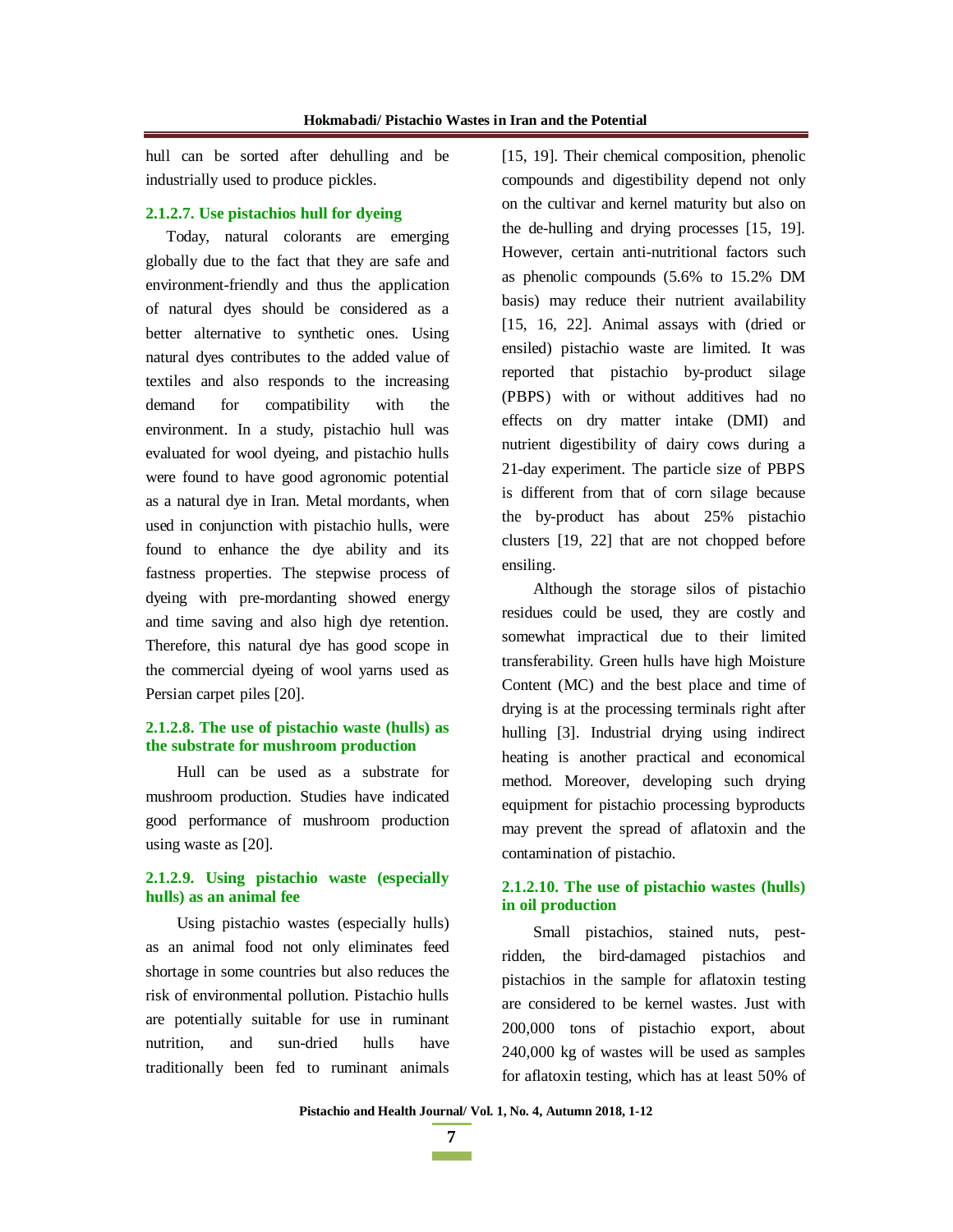oil recovery. So, each year at least120,000kg of pistachio oil can be obtained. Of course, using proper equipment and industrial units will increase the efficiency of oil extraction.

Side products of oil processing units are called pistachio kernel meal that have a large amount of protein. If process properly, it can be use as a significant part of the livestock of poultry diet for protein and some essential amino acids [19].

### **2.1.2.11. Using pistachio wastes to produce fertilizer and compost**

Considering the highly organic matter and the nutrimental contents, pistachio wastes could be excellent soil additives that will promote C sequestration and nutrient recycling. It is remarkable that nearly 75% of soil in Iran is poor in organic matter content and needs nutrient recycling for agriculture. However, the high content of polyphenols, nitrates, chlorides and sodium of pistachio wastes could cause adverse effects on soil and water and thus restricts their utilization without pretreatment (e.g. composting). The development of specific guidelines that consider other parameters such as soil properties and cultivation needs will promote sustainable management of this type of waste.

Interestingly, pistachio wastes can increase soil cation exchange capacity (CEC). Ina study, the effect of pistachio wastes on chemical soil fertility characteristics was evaluated, and it was found that pistachio wastes increased CEC and nitrogen, phosphorus and potassium in the soil [15, 19].

Composts produced by mixing pistachio wastes and other raw materials such as manures and straw are characterized by very good properties as regards their nutritional status and organic matter content. From this point of view, these materials could be excellent soil additives. However, their very high electrical conductivity and also the sodium concentration set some limitations to their use. The addition of 5% clinoptilolite in the compostable mixture results in the production of a high quality compost with low electrical conductivity (i.e. 2.6 mS/cm).

#### **2.1.2.12. The production of biogas**

Limitation of fossil resources, their nonrenewability, increasing petroleum fuel prices, emissions from combustion of fossil fuels all cause energy policy makers and planners to focus on structural studies to change the energy carriers, and move towards clean fuels. One of the best options in this regard is using the energy from biomass sources such as biogas. Biogas, as one of the major sources of energy, can be used directly to provide heating and electricity energy and is a good option to be used in internal combustion generators, micro-turbines, fuel cells and other power producing facilities as well. Anaerobic digestion (AD) of organic wastes to produce methane would benefit society by providing a clean fuel from renewable feed stocks. This could substitute fossil fuel-derived energy and reduce environmental impacts, including global warming and acid rain. Some of the advantages of biogas are 1- disposal of a huge amount of organic waste and recovering energy from it, 2- national independence, 3- decreasing the odor problem, 4- economic and social development in rural areas,5 providing new job opportunities. Biogas contains 50- 70% methane and 30- 50% carbon dioxide, as well as small amounts of other gases and typically has a calorific value of 21- 24  $MJ/m<sup>3</sup>$ . Studies have shown that an average of  $450 \text{ m}^3$  of biogas is produced from each ton of waste, so about 61 million  $m<sup>3</sup>$  of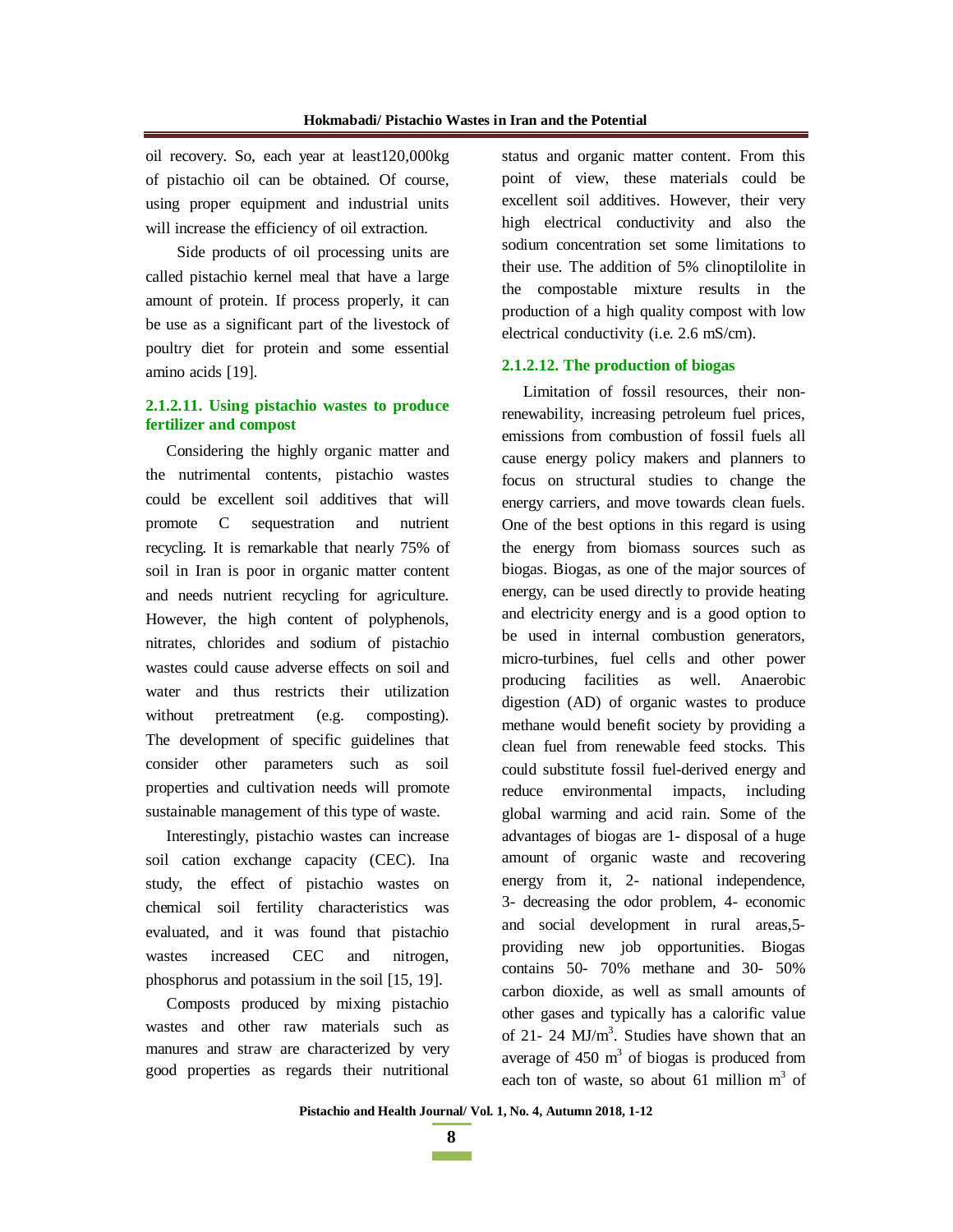biogas will be generated from pistachio wastes [24].

#### **2.1.2.13. Furfural production**

Agricultural and forest wastes as renewable energy sources can be used in the production of many chemical materials such as furfural, ethanol and acetic acid. Furfural, which is one of the most important and most commonly used organic solvents, is produced from agricultural wastes, and one million tons is produced in the world every year. One of the important uses of furfural is for extraction solvent used as the base of oil production factories. There are a number of oil factories in Iran that are estimated to use about 3,000 tons of furfural, which is currently wholly funded from abroad. Statistical studies show that the primary source of furfural production in Iran is more than needed in all industries. It seems that a good investment will satisfy the needs of the domestic market and provide export and other sues of furfural as well [24].

### **2.1.3. Shell**

The content of some of the pistachio shell components are showed in Table 2:

**Table 2:** The contents of pistachio shell components

| <b>Element</b>         | <b>Content</b> |  |  |  |
|------------------------|----------------|--|--|--|
| Nitrogen $(\% )$       | 0.12           |  |  |  |
| Phosphorus (%)         | 0.0125         |  |  |  |
| Potassium (%)          | 0.53           |  |  |  |
| Calcium (%t)           | 0.024          |  |  |  |
| Magnesium (%)          | 0.033          |  |  |  |
| Sodium $(\% )$         | 0.014          |  |  |  |
| $\Gamma$ (ppm)         | 16             |  |  |  |
| <b>Manganese</b> (ppm) | 2.15           |  |  |  |
| $\mathbf{Z}$ inc (ppm) | 5.4            |  |  |  |
| Copper (ppm)           | 1              |  |  |  |

#### **2.1.3.1. Application:**

#### **2.1.3.1.1. Production of tar**

#### **2.1.3.1.2. Production of activated carbon**

After the consumption of pistachio, a large amount of shell is produced, which is wasted as garbage in all part of the country. Therefore, it is better to recapture it as a good resource. Instead of burring or disposing, it can be used to perform pyrolysis processing. By designing and constructing industry and refinery units, we can acquire high value material. Pyrolysisis at hermo-chemical decomposition of organic material at elevated temperatures in the absence of oxygen (or any halogen). It involves the simultaneous change of chemical composition and physical phase, and is also irreversible. The word of pyrolysis is coined from the Greek-derived elements pyro «fire» and lysis «separating».

Pyrolysis is a type of the rmolysis, and is most commonly observed inorganic materials exposed to high temperatures. It is one of the processes involved in charring wood, starting at 200–300°C (390–570°F). It also occurs in fires where solid fuels are burning or when vegetation comes into contact with lava in volcanic eruptions.

Some advantages of pistachio shell pyrolysising include:

1) Prevention of air and environment pollution

2) Economic savings for the country by reducing imports

3) Replace wood or coal tar preparation

4) Using extraction of active ingredients in the pharmaceutical industry, etc.

Some materials which are obtained from pistachio shell pyrolysising:

1) Gas, which contains hydrogen, methane, carbon dioxide and small amounts of other gases.

**Pistachio and Health Journal/ Vol. 1, No. 4, Autumn 2018, 1-12**

**9**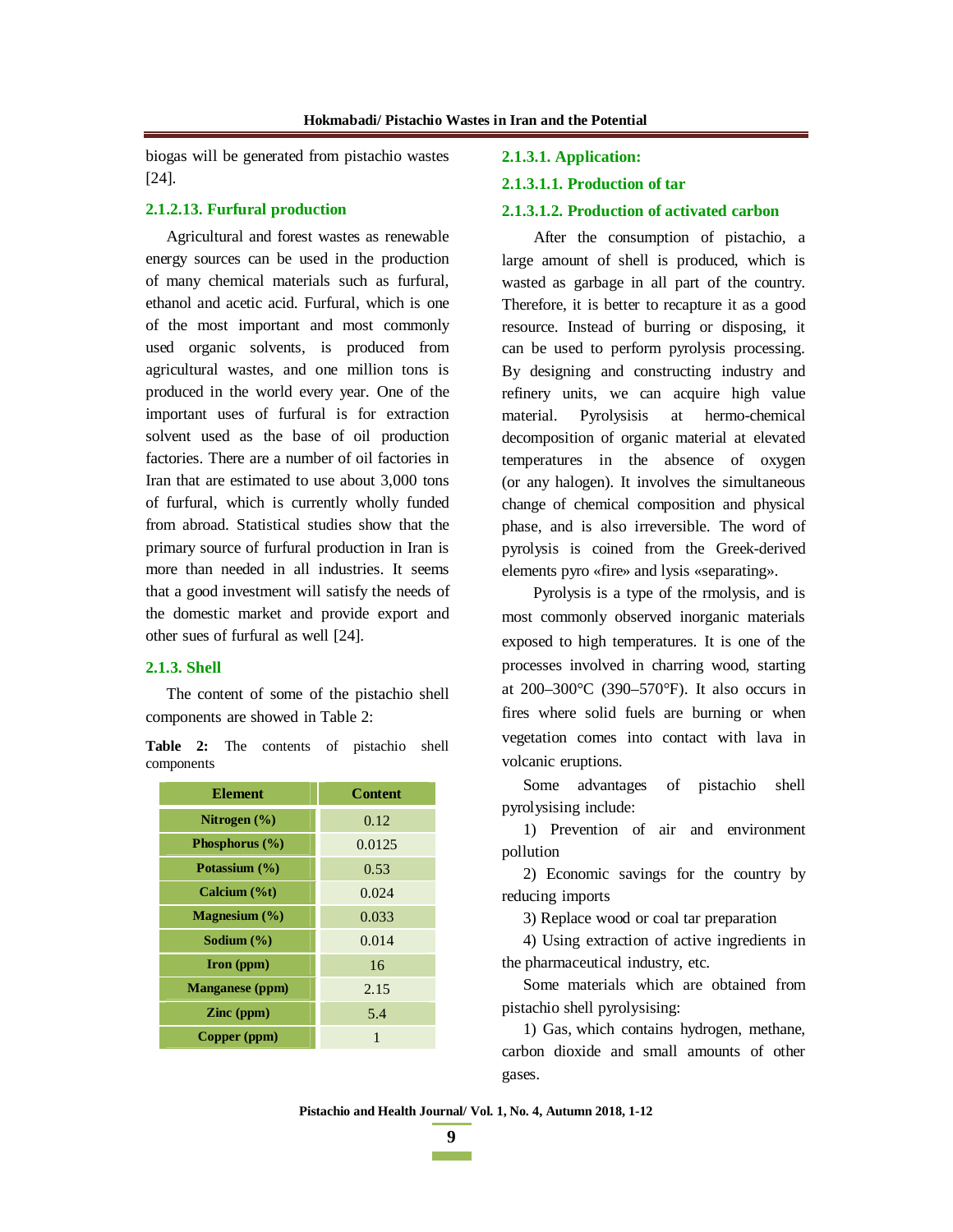2) Acid (Pyro Ligneous) in liquid form, which contains methanol, acetic acid and acetone.

3) Tar, which is rich in phenolic substances.

4) Charcoal, which contains carbon and mineral ash wood.

#### **2.1.3.1.3. Tar production:**

The most important and most valuable product derived from pistachio shell pyrolysis is tar. On average, from every100grams of shelled pistachios, about15-20ml tar is obtained. Tar is a viscous liquid with a pungent odor, which includes a variety of different chemical compounds which can also be obtained from coal and wood pyrolysis. Due to the high degree of food grade index, pistachio shell tar has a higher price than wood tar from the perspective of economic value. Tar has many uses in the pharmaceutical industry. For example, anthrax tablets with the highest consumption as an anti-flatulence group in humans are derived from coke of hard pistachio shells.

### **2.1.3.1.4. The production of activated carbon**

At the end of pistachio shell pyrolysising, some coal remains which can be used to produce activated carbon. The activated carbon has many critical applications. Many toxic gases can be separated from the air passing through activated carbon. For example, carbon monoxide is one of the gases that can be separated from the air by injecting a series of chemicals (silver, copper and chromium) to the active carbon. In general, it can be said that activated carbon can be used as a filtering agent in oil refining and beverage industries [25].

# **3. Conclusion**

It is proposed that governmental and private sectors codify a new program for using pistachio wastes in the industry by supporting new technology in preparing processing units to convert pistachio waste to valuable materials. Using these technology, growers' economy will improve and, more important than that, the environment would be safe for the production of pistachio nut. The main task of this industry is to do the most effective processing for pistachio wastes and to convert them to more and more valuable goods. For this purpose, firstly it must decrease the moisture content of pistachio wastes to improve the durability and reduce environmental pollution.

The most important investment options can be used to recapture pistachio wastes to valuable products including the following:

- To be used in reprocessing industries.

- The production of pickles and jams from pistachio hulls, pistachio oil from kernel waste, tar and activated carbon from shell in a more economical way, and it is recommended in Kerman province as most of pistachio waste is produced in this province.

- The use of waste as a substrate for the production of edible mushrooms.

- Using the pistachio processing waste as animal, poultry and fish food.

# **Conflict of interest**

The authors declare no conflict of interest.

#### **Acknowledgements**

I would like to express my special thanks of gratitude to all of my colleagues in IPRI

**Pistachio and Health Journal/ Vol. 1, No. 4, Autumn 2018, 1-12**

**10 The Common**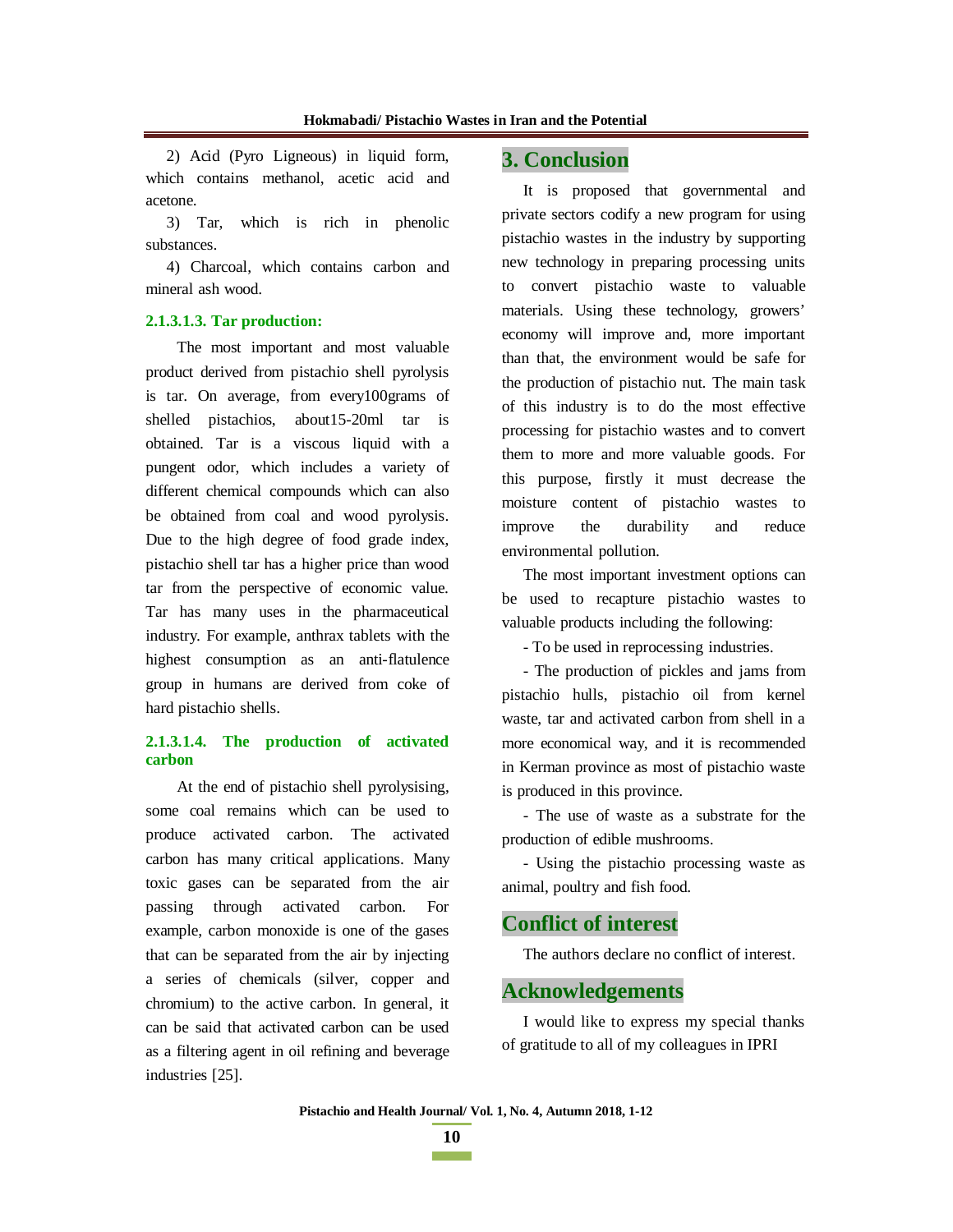# **References**

- 1. Bagheripour E, Rozbehan Y, Alipour D. Effect of ensiling, air-drying and addition of polyethylene glycol on in vitro gas production of pistachio byproducts. Animal Feed Science and Technology, **2008**; 146: *327–336*.
- 2. Bohloli A, Naserian AA, Valizadeh R, Eftekhar Shahrodi F. The Effects of pistachio by-product on apparent digestibility, chewing activity and performance of early lactation Holstein cows diets. Journal of science and technology and agriculture resource,**2009**; 13: *155–165*.
- 3. Buzby JC, Hyman J. "Total and per capita value of food loss in the United States", Food Policy. 2012; 37: 561-570.
- 4. Buzby JC, Hyman J, Hayden S, Wells HF. "The value of retail-and consumer-level fruit and vegetable losses in the United States", The Journal of Consumer Affairs. **2011**; 45(3): *492-515*.
- 5. Ebadi M. Evaluation of factors effecting on furfural production from agricultural waste. MSc. Thesis on university of Tehran.2011, [In Persian].
- 6. EC, "Preparatory study on food waste across EU 27" by BIO Intelligence Service, Final report October **2010**, **2011** [Internet] Available From http://ec.europa.eu/environment/eussd/pdf/bio\_foo dwaste\_report.pdf.
- 7. FAO, "Global food losses and food waste. Extent, causes and prevention" by Gustavsson J, Cederberg C, Sonesson U, Otterdijk R, Meybeck A. **2011** [Internet] Available from www.fao.org/docrep/014/mb060e/mb060e00.pdf.
- 8. FAO, "Food wastage footprint: impacts on natural resources", Rome, FAO, ISBN 978-92-5-107752- 8 **2013** [Internet] Available fromhttp://www.fao.org/docrep/018/i3347e/i3347e .pdf
- 9. FAO. Pistachio Production Statistics. Food and Agriculture Organization of the United Nations. **2009** [Internet] Available from http://faostat.fao.org.
- 10. FAOSTAT. **2013** [Internet] Available from http://faostat.fao.org.
- 11. Forough-Ameri N, Shakeri P. Pistachio residues as feedstuff, challenges and opportunities for development. Proceeding of 3<sup>rd</sup> National Congress of Recycling and Reuse of Renewable Organic Resources in Agriculture, **2008**, IAU, Khorasgan, Isfahan, Iran [In Persian].
- 12. Forough-Ameri N. Determining the nutritional value and digestibility of dried and siloed pistachio hulls. 1997. MSc. thesis in livestock sciences. Isfahan University of Technology. [In Persian].
- 13. Gebauer S, West S, Kay C, Alaupovic P, Bagshaw D, Kris-Etherton PM. Effects of pistachios on cardiovascular disease risk factors and potential mechanisms of action: a doseresponse study, American Journal of Clinical Nutrition, **2008**; Vol. 88, No. 3 (September), pp: *651-659*.
- 14. Gholizadeh H, Naserian AA, Valizadeh R, Tahmasbi AM. Effect of feeding pistachio byproduct on performance and blood metabolites in Holstein dairy cows. International Journal of Agriculture and Biology, **2010;** 12, *867–870*.
- 15. IPA (Iran Pistachio Association Report). **2016**  [Internet] Available from http://iranpistachio.org/
- 16. Kiumarsi A, Gashti MP Pistachio Hulls, A New Source of Fruit Waste for Wool Dyeing. J Textile SciEng**.2015**;5:*185*.
- 17. Kris-Etherton PM, Hu FB, Ros E, Sabate J. The role of tree nuts and peanuts in the prevention of coronary heart disease: multiple potential mechanisms. The Journal of nutrition. **2008** Sep 1;138(9): *1746*S-*51*S.
- 18. Lipinski B, Hanson C, Lomax J, Kitinoja L, Waite R, Searchinger T. Reducing food loss and waste. World Resources Institute Working Paper. **2013** Jun:*1-40*.

**Pistachio and Health Journal/ Vol. 1, No. 4, Autumn 2018, 1-12**

**<sup>11</sup>**